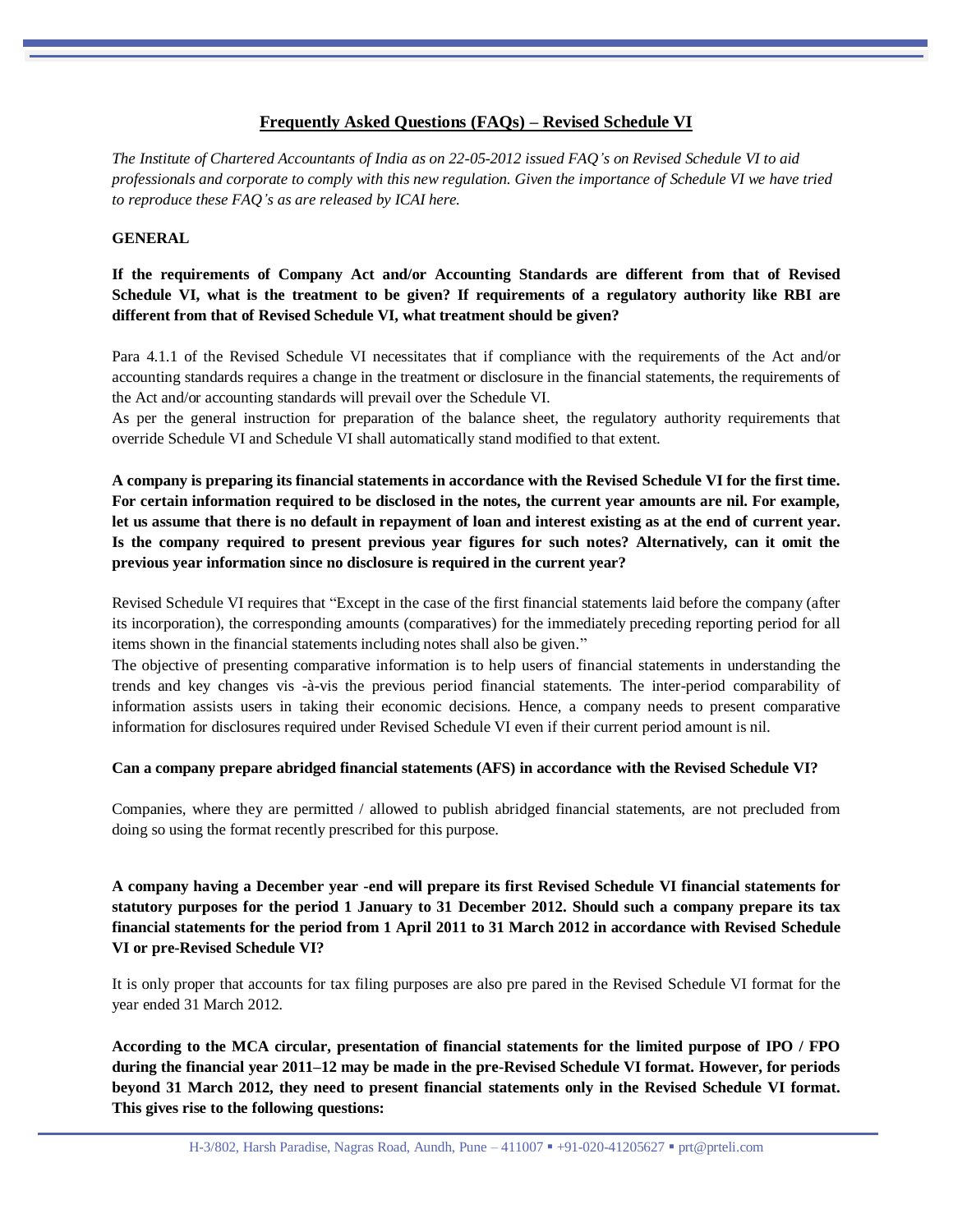- **(a) A company having 31 March year-end is going for IPO/FPO in May 2012. In the offer document, it will include restated financial information for the period ending 31 January 2012. Can it prepare the said financial information using pre -Revised Schedule VI format?**
- **(b) A company having 31 December year -end is going for IPO/FPO i n September 2012 and its IPO process is expected to close by 30 November 2012. In the offer document, it will include restated financial information for the stub-period ending 30 June 2012. Can it prepare the said financial information using the pre- Revised Schedule VI format?**
- **(c) Also, for inclusion in Qualified Institutional Placement (QIP) document, is a company required to prepare its financial statements in accordance with Revised Schedule VI?**

As explained in the Circular dated 5 September 2011, the one-time exemption is available only if the IPO / FPO gets closed before 31 March 2012. For any IPO/ FPO, which will get closed after 31 March 2012, the company will prepare its restated financial information in accordance with Revised Schedule VI, irrespective of the period for which the information is being included in the offer document.

# **Revised Schedule VI requires a balance to be maintained between excessive detail and too much aggregation. Can a company use this principle to avoid giving disclosures specifically required by Revised Schedule VI / Guidance Note on the Revised Schedule VI, say, security details for each loan?**

A company should not use this principle to avoid making material disclosures, which are specifically required under Revised Schedule VI, accounting standards, guidance notes and so on. Since disclosure regarding security for each loan is required by Revised Schedule VI and Guidance Note on the Revised Schedule VI, a company cannot avoid making this disclosure.

# **Any clarification, which is not covered or sufficiently covered in Accounting Standards or Revised Schedule VI, can it be referred to as in IND AS?**

Reference can be made only to such material, which is official and recognized. Thus, clarification may have to be sought in this regard within the framework of the Companies Act, Accounting Standards, Revised Schedule VI and ICAI publications.

# **CLASSIFICATION**

# **If during the lean period, there is some activity being carried out by the company, which is not in its normal course of business, and there is a receivable or outstanding from such activity, is it considered as "Trade Receivable"?**

If the receivables arise out of sale of materials or rendering of services in the normal course of business, it should be treated as trade receivables. Otherwise, it is treated as other assets.

**In accordance with Guidance Note on the Revised Schedule VI, a payable is classified as "trade payable" if it pertains to amount due towards goods purchased or services received in the normal course of business. Based on this principle, can a company include in trade payables the liability towards employees, leases or other contractual liabilities? What is the treatment for amounts due towards capital goods purchased?**

Paragraph 8.4.1 of Guidance Note on the Revised Schedule VI provides the following information with regard to identification of trade payables: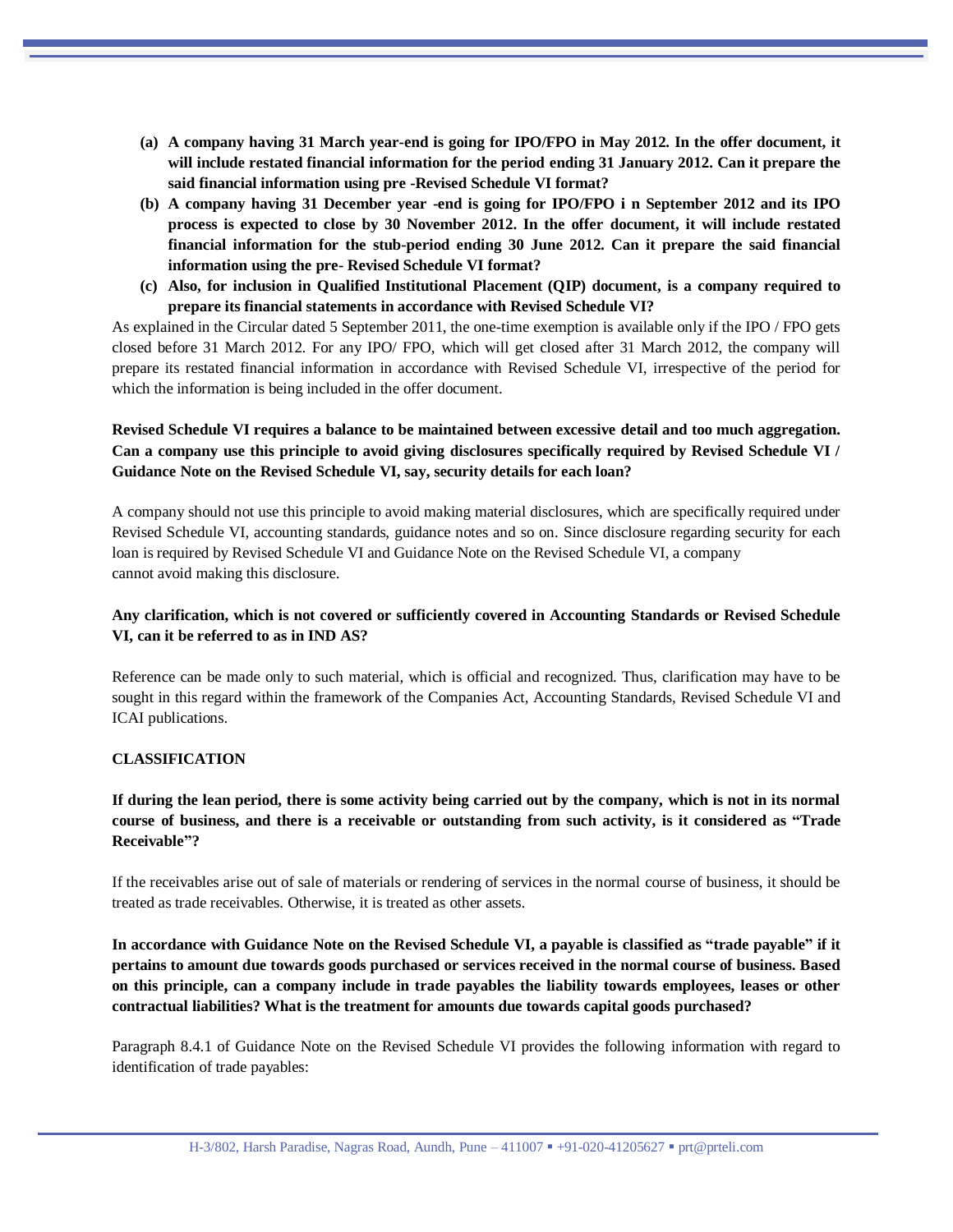"A payable shall be classified as trade payable if it is in respect of amount due on account of goods purchased or services received in the normal course of business. As per the old Schedule VI, the term sundry creditors included amounts due in respect of goods purchased or services received or in respect of other contractual obligations as well. Hence, amounts due under contractual obligations can no longer be included within trade payables and only commercial dues can be included under trade payables. Amounts due towards purchase of capital goods should also not be included in trade payables. They must be disclosed under other current liabilities with a suitable description.

# **What is the meaning of "for the purpose of being traded"? Does it mean those directly related to the operating activity?**

It should be considered as related to the normal operating business activity of the entity.

### **Should a company classify the following items as other operating revenue or other income?**

- Liability written back (net)
- **Insurance claim**
- **Bad debts recovery (net)**

**If a company needs to classify one or more of these line items as "other income," should these items be included under the line "other non-operating Income" or presented as a separate line item in the "other income" note?** 

Whether an item should be classified as "other operating revenue" or "other income" is a matter of judgment and requires consideration of specific facts. In a number of cases, the dividing line between these two items may be very blur. It requires an exercise of significant judgment.

## **What is the definition of "Related Party"? Would the definition from the Accounting Standard prevail as the Companies Act does not have any definition of "Related Party" and has only "Relatives" defined u/s 6?**

As per Para 4.1.1 of Guidance Note on the Revised Schedule VI, Accounting Standards will override Schedule VI and hence, related party shall be as defined in the Accounting Standard.

# **The Revised Schedule VI provides that in the 'Statement of Profit and Loss', the head "Other Income" includes interest income under which "Interest from customers on amounts overdue" is specifically included. However, under AS 17 (segment reporting – refer to "FAQ' published on AS 17), the same is treated as Operating Income and not as Other Income. Then, should interest income from customers on amounts overdue instead be classified under other operating income?**

Accounting Standards override Schedule VI. In AS 17, segment reporting, particularly interest income and interest expense is not treated as segment revenue. Further, Revised Schedule VI has specifically included interest income as operating income for finance companies. Also, in specific cases of industries (such as power generation); interest could be part of the operating income as this also forms the basis for tariff setting.

In case of a manufacturing company, normally, interest income is not material and business is not done with an aim of earning interest. Practically, it is generally difficult to enforce the interest clause even though it is normally contained in all cases. Based on materiality and provisions in AS 17, the interest income on overdue outstanding is not an operating income. However, if a company, on the facts of its own case, determines that it would be appropriate to treat is as an operating income, it would have to disclose it as an accounting policy, if material.

**If a third party gives a personal security for any borrowings and creates, by means of a legal deed, a charge on the assets held by such third party, can such borrowings be described as 'secured' instead of 'unsecured'?**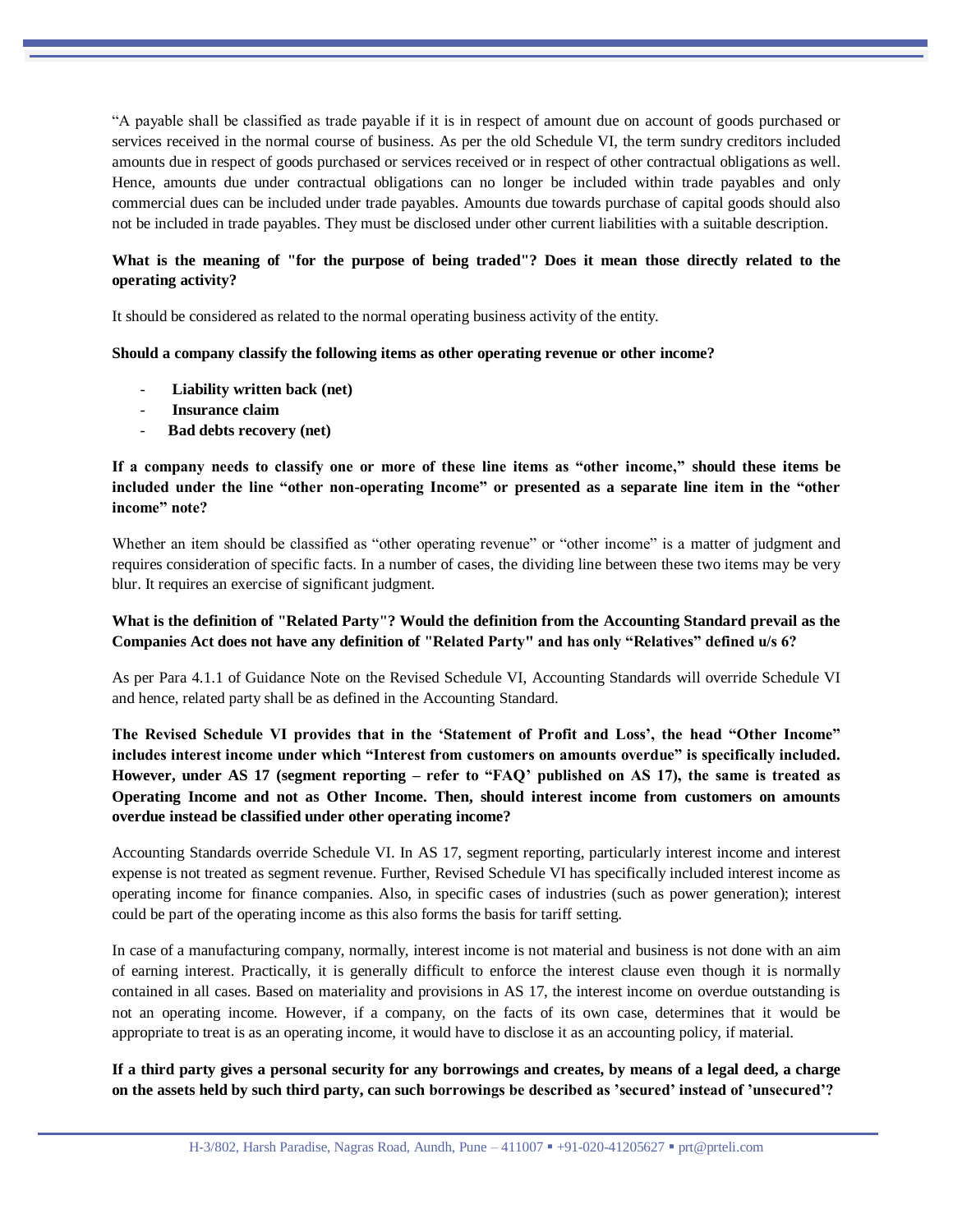If the deed properly conveys a security, it can be suitably disclosed in the terms of the loan. However, the loan itself is disclosed under unsecured loan because the assets of the company are not provided as a security for the loan.

### **CURRENT VS NON-CURRENT CLASSIFICATION**

**A company has classified the loan as non-current liability in the previous year. The loan becomes a current liability in the current year's financial statements. Is the company required to reclassify the loan as current liability in previous year also to match the current year classification?** 

Current / non -current classification of assets / liabilities is determined on a particular date, viz., the balance sheet date. Thus, the company should have determined the current / non-current classification of previous year balances based on the position existing as at the end of the previous year. If there is any change in the position at the end of current year resulting in different classification of assets / liabilities in the current year, it will not impact the classification made in the previous year. In other words, the company will continue to classify the loan as non current liability in the figures of the previous period.

# **A company is preparing its financial statements in accordance with Revised Schedule VI for the first time.**  When identifying current / non -current assets / liabilities at the end of previous year, can a company apply **hindsight based on the development that happened in the current year?**

Current / non -current classification of assets / liabilities is determined on a particular date, viz., and the balance sheet date. If there is any new development in the current period, it should not impact the classification of assets and liabilities for the previous year. Hence, a company is not allowed to use hindsight in arriving at the cur rent / noncurrent classification of assets or liabilities at the end of previous year.

However, in our view, it is important to distinguish from hindsight the facts existing at the previous balance sheet date. In certain cases, the events happening in the current period may not be new developments. Rather, they may merely be an additional evidence of conditions existing as at the previous year balance sheet. Obviously, these events need to be incorporated in arriving at current / non -current classification of assets or liabilities at the end of previous year. In many cases, identification of the two events separately may not be straightforward and would require exercise of significant judgment.

### **How should "fixed assets held for sale" be classified in the balance sheet?**

They should be classified as a current asset since the intent of the company to sell is established.

# **How will a company classify its investment in preference shares, which are convertible into equity shares within one year from the balance sheet date? Will it classify the investment as a current asset or a noncurrent asset?**

In accordance with the Revised Schedule VI, an investment realisable within 12 months from the reporting date is classified as a current asset. Such realization should be in the form of cash or cash equivalents, rather than through conversion of one asset into another non-current asset. Hence, the company must classify such an investment as a non-current asset, unless it expects to sell the preference shares or the equity shares on conversion and realize cash within 12 months.

#### **Revised Schedule VI requires that a company present trade receivables in the following format:**

#### **Trade receivable**

#### **Secured, considered good XX, XXX**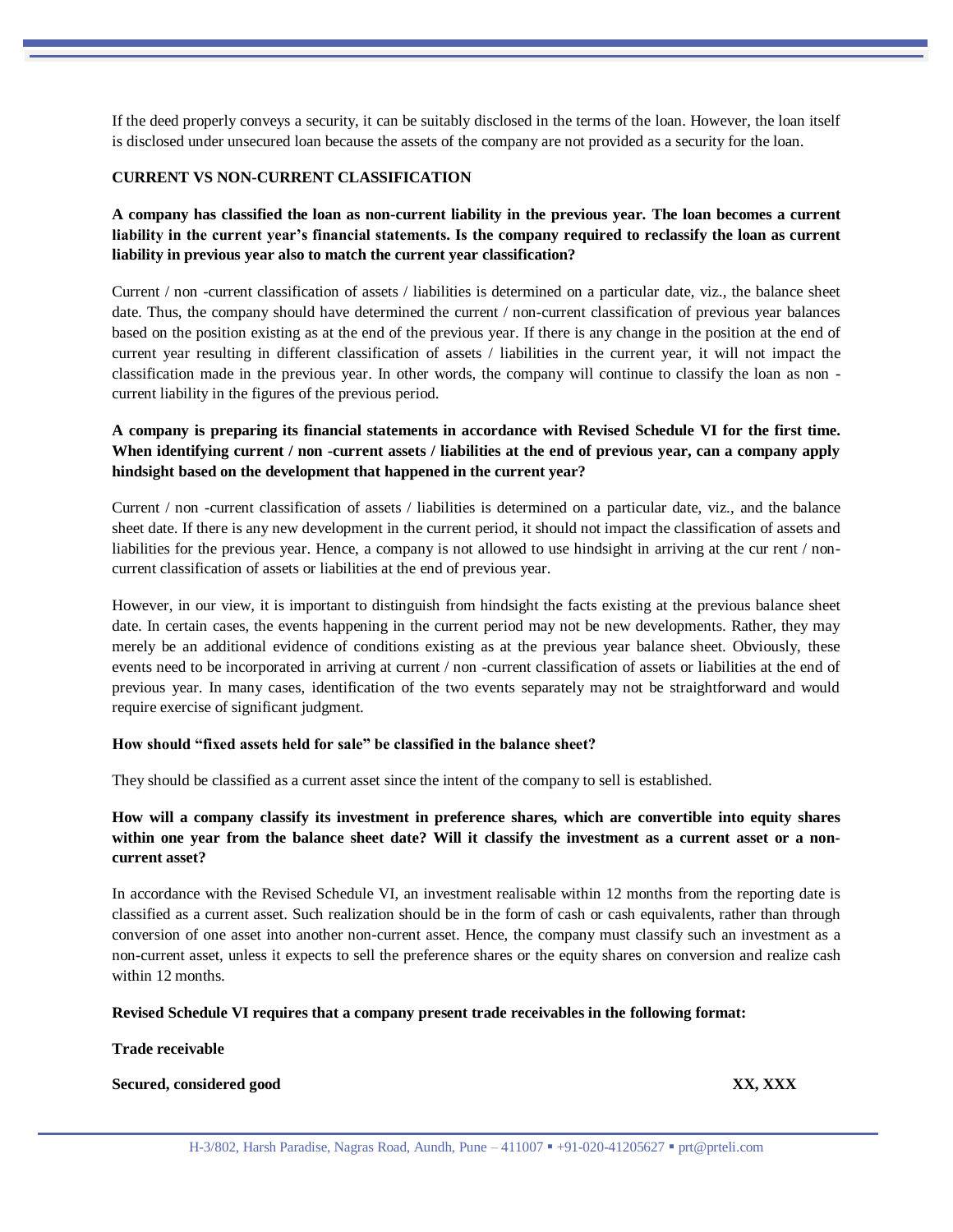| Unsecured, considered good                 | XX, XXX |
|--------------------------------------------|---------|
| <b>Doubtful</b>                            | X, XXX  |
| <b>Total</b>                               | XX, XXX |
| Less: Provision for bad and doubtful debts | X, XXX  |
| <b>Trade receivables</b>                   | XX, XXX |

**A company needs to disclose trade receivables under "current" and "non - current" assets depending on the Revised Schedule VI criteria. Should the company divide the "provision for bad and doubtful debts" also on the same basis?** 

#### Yes.

**How should a slow moving stock of stores and spares be classified when it will neither be consumed within the normal operating cycle nor will be sold within 12 months from the balance sheet date?** 

Inventory should always be categorized as a current asset.

**There is a breach of a major debt covenant as on the balance sheet date related to long-term borrowing. This allows the lender to demand immediate repayment of loan. However, the lender has not demanded repayment till authorization of financial statements for issue. Can the company continue to classify the loan as non-current? Will the classification be different if the lender has waived the breach before authorization of financial statements for issue?** 

As per the Guidance Note on the Revised Schedule VI, a breach is considered to impact the non-current nature of the loan only if the loan has been irrevocably recalled. Hence, in the Indian context, long-term loans, which have a minor or major breach in terms, will be considered as current only if the loans have been irrevocably recalled before authorization of the financial statements for issue.

# **What will be the scenario if a long-term loan has been classified as a non performing asset by the bank / financial institution? Can it still be classified as non-current?**

The situation in case of a loan being classified as a non-performing asset will also be the same as the case of a performing asset. The essential ingredient to impair the long-term nature of the loan would be irrevocable recall of the loan by the lender.

# **How would a rollover / refinance arrangement entered for a loan, which was otherwise required to be repaid in six months, impact current / non-current classification of the loan? Consider three scenarios: (a) Rollover is with the same lender on the same terms, (b) Rollover is with the same lender but on substantially different terms, and (c) Rollover is w with a different lender on similar / different terms.**

In general, the classification of the loan will be based on the tenure of the loan. Thus, in all the above cases, if the original term of the loan is short term, the loan would be treated as only current, irrespective of the rollover / refinance arrangement. However, in exceptional cases, there may be a need to apply significant judgment on substance over form. In such cases, categorization could vary as appropriate.

**A company has taken a three-year loan specifically for a business whose operating cycle is four years. Hence, it needs to classify the three -year loan as current liability. This gives rise to the following issues:**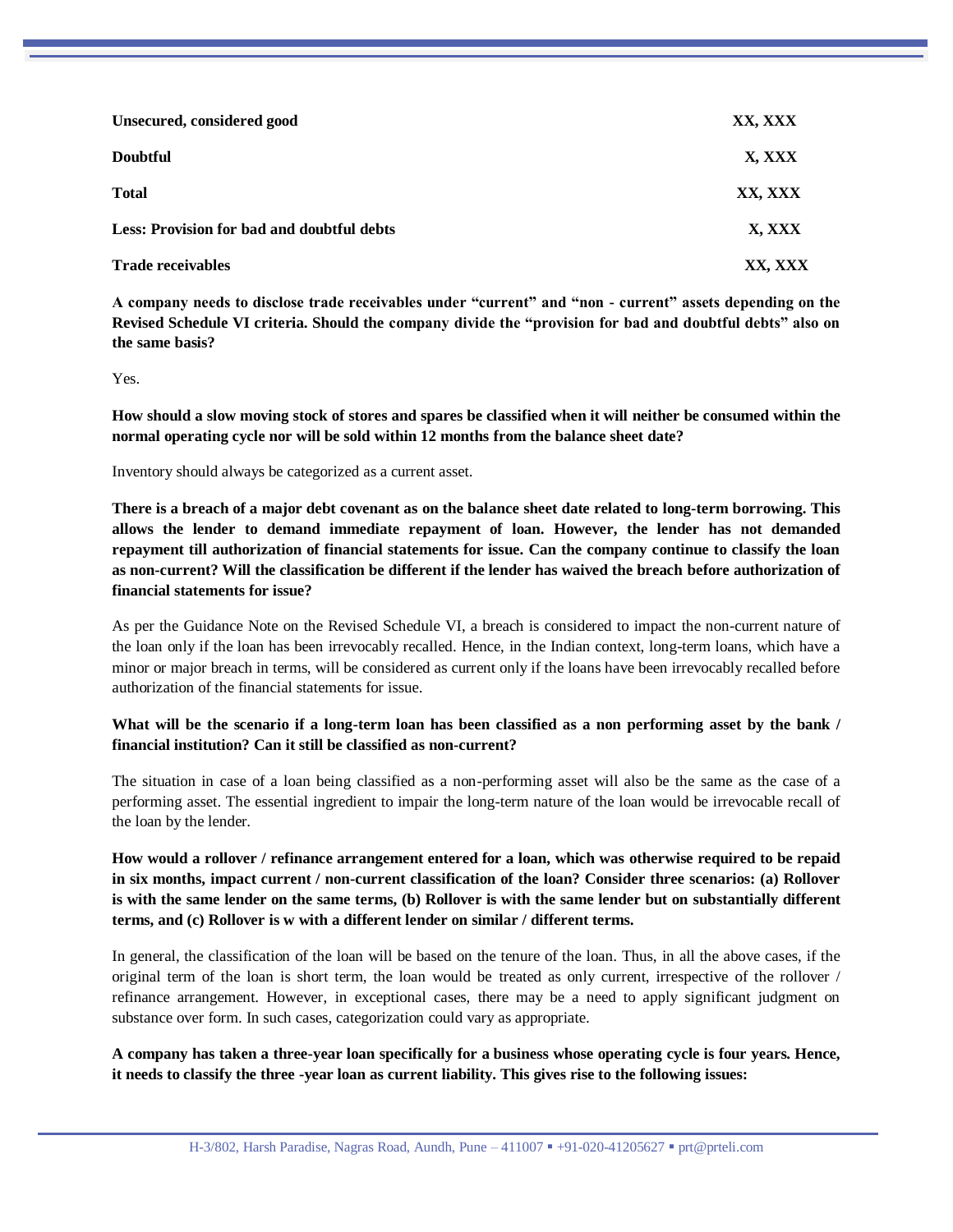- **a) Should the loan be classified in the balance sheet under the head "long-term borrowing", "short-term borrowing" or "current maturities of long-term debt"?**
- **b) Does the company need to make all the disclosures required for long-term borrowings for this loan also?**

Any borrowing whose repayment falls within the operating cycle will be only a current liability. Hence, it will be included under short-term borrowings. Disclosures will also be required accordingly.

## **Fixed deposits have a maturity of more than 12 months from the balance sheet date. Will they be classified as current or non-current?**

They will be classified as non-current.

**In case there is lien over FDs, thereby making it impossible to convert them into cash before the agreed period, how will the FDs be presented in the balance sheet? Moreover, will the interest accrued over such FDs be also classified as current and non-current?** 

Such fixed deposits will be coterminous with the liability. Current or non-current distinction will be applied based on the expectation to be realized within 12 months after the reporting date. Interest accrued on such deposit will also be treated on the same basis.

**The company has received security deposit from its customers / dealers. Either the company or the customer / dealer can terminate the agreement by giving two months notice. The deposits are refundable within one month of termination. However, based on past experience, it is noted that deposits refunded in a year are not material, with 1% to 2% of the amount outstanding. The intention of the company is to continue long-term relationship with its customers / dealers. Can the company classify such security deposits as non-current liability?** 

As per Revised Schedule VI, a liability is classified as current if the company does not have an unconditional right to defer its settlement for at least 12 months after the reporting date. This will apply generally. However, in specific cases, based on the commercial practice, say for example electricity deposit collected by the department, though stated on paper to be payable on demand, the e company's records would show otherwise as these are generally not claimed in short term. Treating them as non-current may be appropriate and may have to be considered accordingly**.**  A similar criterion will apply to other deposits received, for example, under cancellable leases.

**The company has taken premises on operating leases for which it has paid a security deposit to the lessor. The lease term is five years. However, both parties can terminate the agreement after giving a three months' notice. The deposits are refundable immediately on termination of agreement. The intention of the company is to continue the lease agreement for 5 years. Further, the company has taken electricity connection for which it has paid security deposits. These deposits are repayable on demand on surrender of the electricity connection. Can the company classify these security deposits as current assets?** 

Classification of deposits paid depends on the expectation of its realization. Hence, a company will classify lease / electricity deposits given as a non-current asset, unless it expects to recover the same within 12 months after the reporting date, that is, by cancelling the lease contract or surrendering the electricity connection.

**For funded defined benefit plans, Guidance Note on the Revised Schedule VI requires that amount due for payment to the fund within next 12 months be treated as current liability. Since a company will also recognize service cost in the next year, how should it determine the component of net deficit in the fund to be classified as current liability? For example, deficit is 500 and the LIC is expected to demand a payout of 300 in the next year. The expected cost for the next year is 200.**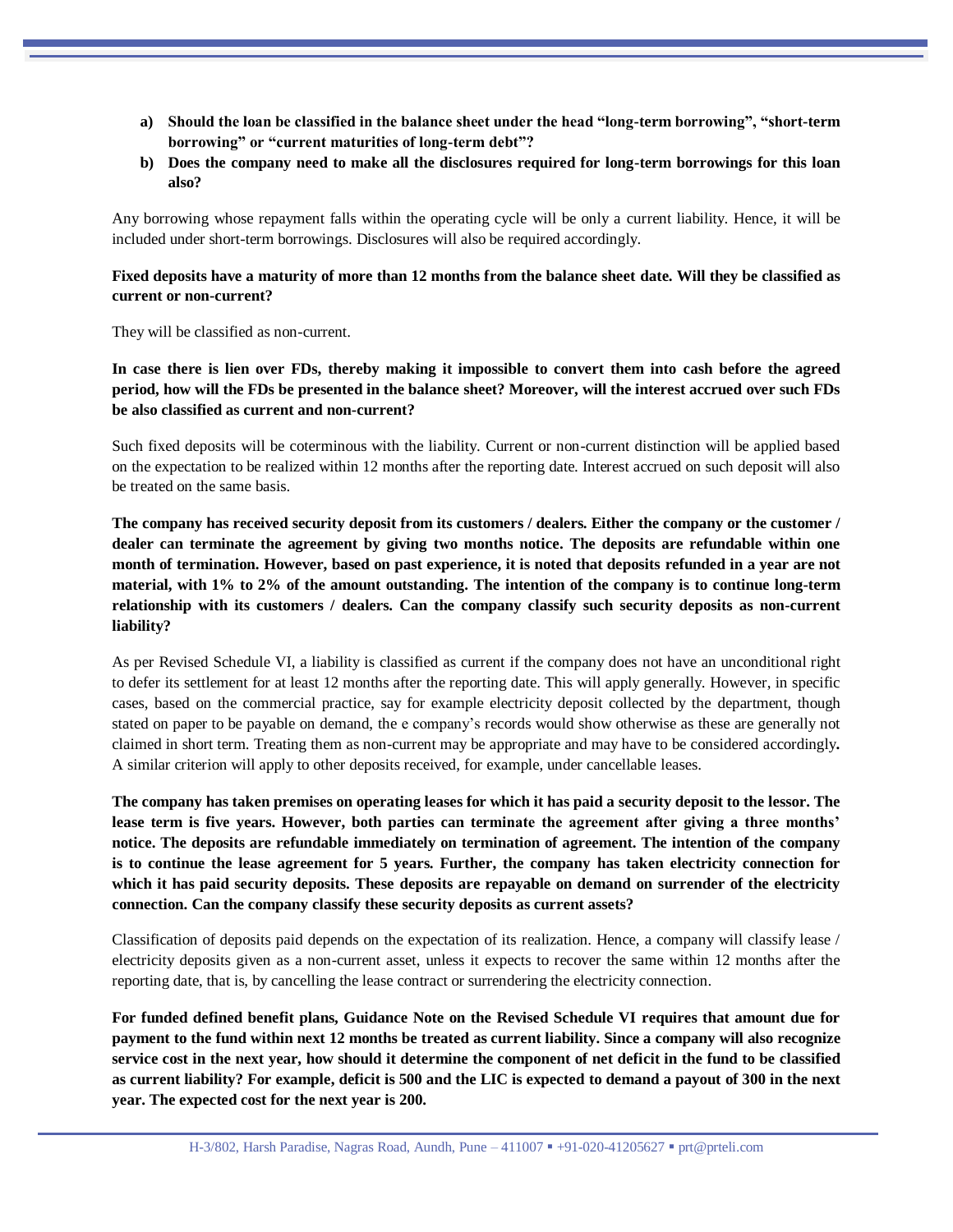Current / non-current classification will depend on the relevant provisions of the Contract Act and Arrangement with LIC. If the LIC demand is known, then that portion will be reflected as a current liability. If the actuarial valuation is higher, then the difference between the actuarial valuation and the LIC demand will be treated as a long-term provision.

# **In case of Provision for Gratuity and Leave Encashment, can current and noncurrent portions be bifurcated on the basis of Actuarial valuation?**

The actuary should be specifically requested to indicate the current and non-current portions, based on which the disclosure is to be made.

# **Guidance Note on the Revised Schedule VI requires deferred tax assets / liabilities to be classified as noncurrent. Does it imply that the provision for tax (net of advance tax) / advance tax (net of provision) also be classified as noncurrent?**

Current year tax provision (net of advance tax) will generally be treated as current liability, as this will become due in the short term. Current year advance tax (net of provision) as well as past year's advance tax (net of provision) shall generally be classified as non-current as these are not likely to arise in the short term. Advance tax against which refund orders have been passed, and if not adjusted towards other liabilities, will only be treated as a current asset.

# **The Reserve Bank of India (RBI), vide its notification no. DNBS.223/CGM (US)-2011 dated 17 January 2011, has issued directions to all NBFCs to make a provision of 0.25% on standard assets. The RBI requires this provision to be shown as a liability and not netted from loan balance. Will the NBFC have to split the provision into "current" and "non-current" portions?**

An NBFC creates provision on the standard assets at the rate prescribed by RBI. In accordance with the Revised Schedule VI, it will classify these standard assets into current and non-current portions. Since the provision is closely linked to the underlying asset, we believe that an NBFC should split the standard asset provision also into current and noncurrent portions by using the same criterion.

## **The issue is whether NCI (Minority Interest) must be broken up and classified as current and non-current. To the extent of the share of provision of dividend to subsidiary, should it be current?**

The non-controlling interest is not subject to current and non-current distinction as it forms a part of the shareholders' funds.

### **OPERATING CYCLE**

### **Should an operating cycle be disclosed?**

Yes. As a matter of best practice, a company may disclose the same, especially if the same is more than 12 months. This disclosure will be particularly helpful to the users of financial statements, where determination of the operating cycle involves significant judgment and it is more than 12 months.

# **Should the operating cycle be calculated for each item separately, say for debtors, inventory or for the company as a whole?**

Operating cycle should not be considered for each component separately but, at the same time, it may not be so for the company as a whole. It will have to be calculated for each business line separately.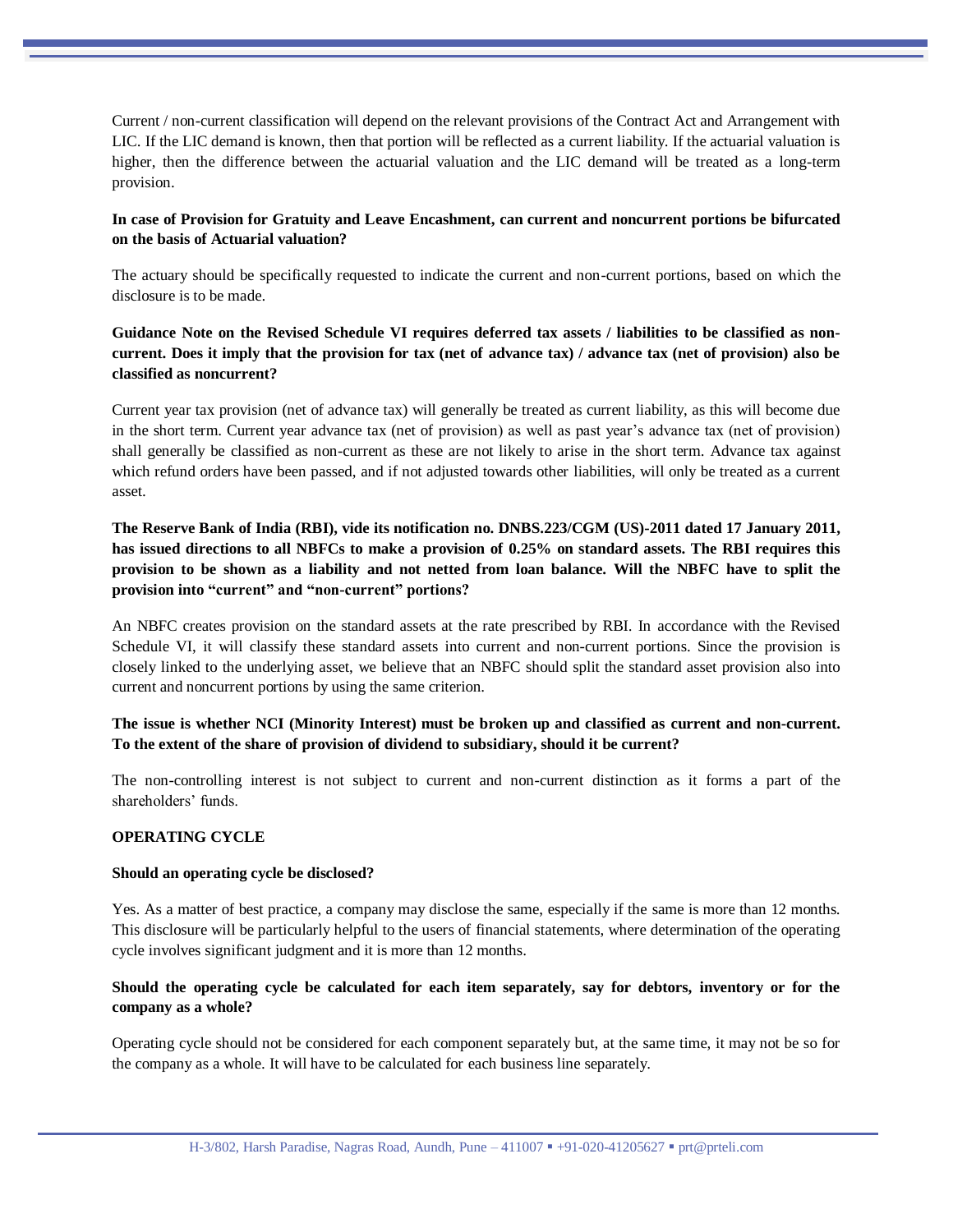## **Is the operating cycle to be considered customer wise, especially where a large customer is provided a significantly different credit period?**

The Revised Schedule VI and the Guidance Note on the Revised Schedule VI contemplates the company to identify its operating cycle for each of its businesses and not based on each of its customers. Hence, the operating cycle must be defined in terms of each business.

# **What will be the basis for determining the operating cycle, where say the private sector clients and government sector clients have a significantly different credit period? Can the operating cycle be determined on the basis of customer category?**

The Revised Schedule VI and the Guidance Note on the Revised Schedule VI contemplates that the company identify its operating cycle for each of its business and not based on each customer. Hence, the operating cycle must be defined in terms of each business and not customer category wise. The company needs to suitably determine the normal operating cycle for the business considering the significance of the different credit periods, among other matters.

# **Is the lead-time for procuring raw material (time taken by the supplier from the order to delivery) included in the operating cycle?**

Operating cycle of a business should comprise the normal time required to complete its processes of (i) Acquiring raw material, (ii) Processing the same into finished goods, (iii) Making the sale, and (iv) Realizing the sale p proceeds in cash. Hence, in the given case, the normal lead -time to acquire raw material should be included in determining the operating cycle.

### **Is the credit period allowed by supplier reduced when determining the operating cycle?**

In accordance with the Revised Schedule VI, operating cycle is the time between the acquisition of assets for processing and their realization in cash or cash equivalents. This suggests that the operating cycle should comprise the normal time spent on various activities, starting from purchase of raw material till realization of cash and there is no need to reduce the credit period allowed by supplier from the same. Further, though the company has not paid for the raw material during the first six months, it might have started incurring expenses on other items such as labour and overhead costs. Hence, the credit period allowed by the supplier need not be reduced when determining the operating cycle.

### **CASH FLOW STATEMENT**

**How will the Revised Schedule VI impact presentation of the cash flow statement? The following key issues need to be specifically considered for this:** 

- **i. (Revised Schedule VI requires presentation of lines items, either on face or in the notes, which are different vis-à-vis those required under pre-Revised Schedule VI. For example, Revised Schedule VI requires presentation of trade receivables as against sundry debtors required by pre-Revised Schedule VI. Is it mandatory for a company to present revised line items in the cash flow statement also?**
- **ii. As part of working capital movement, is it mandatory to present a separate movement for current and non -current components? For example, a company has segregated trade receivables into current and non-current components based on the Revised Schedule VI criteria. Is it mandatory for the company to disclose movement in current and non-current trade receivables separately?**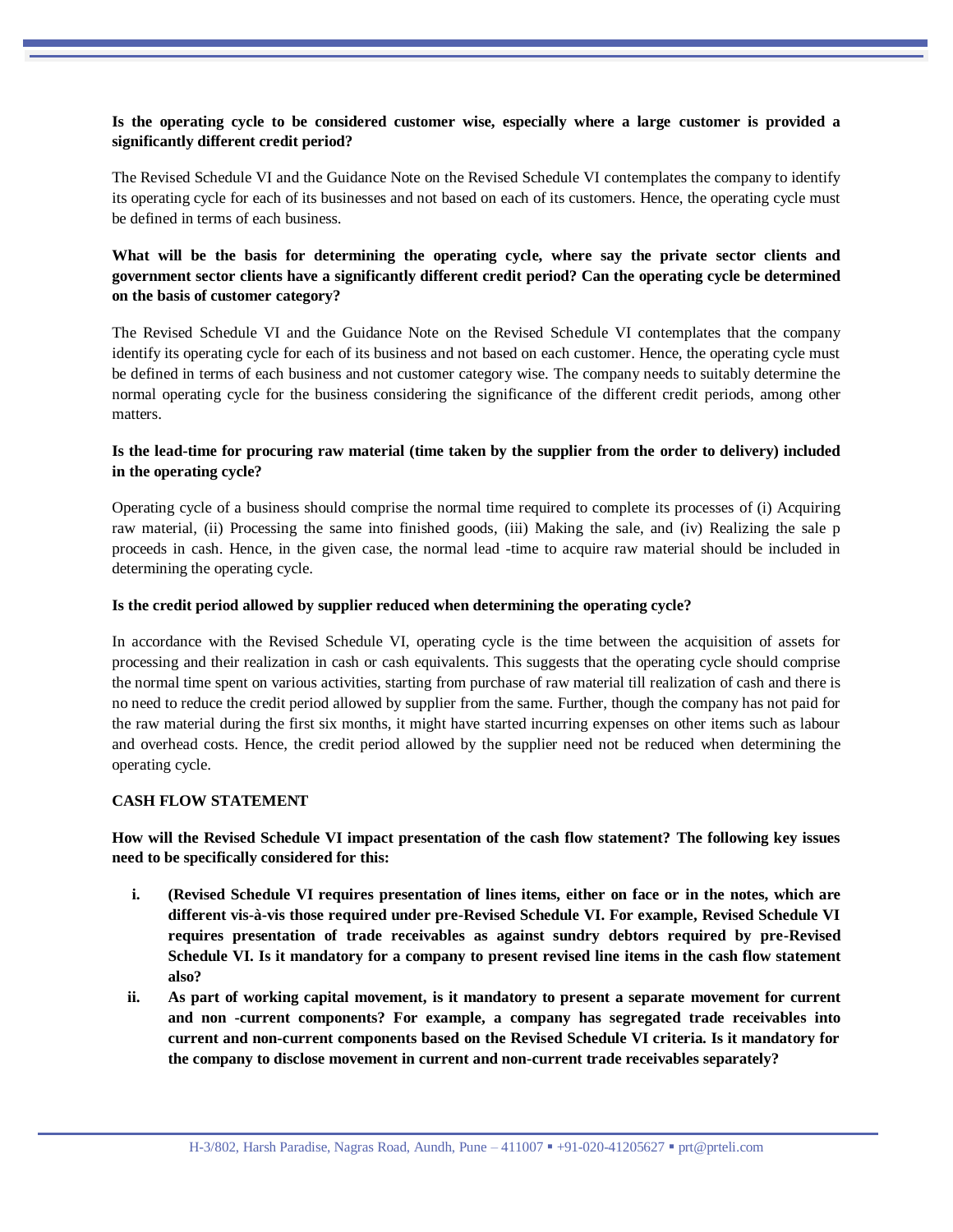**iii. As part of investing and financing activities, is a company required to present cash inflows and outflows separately for current and non -current items? For example, a company has taken a loan of 10, 00,000. Out of this, 8, 00,000 is classified as non -current liability and 2, 00,000 is current liability.** 

## **Is it mandatory for the company to disclose inflow from the current and noncurrent component of loan separately?**

The line items / headings used in cash flow statement should be in sync with those used in other parts of the financial statements. In accordance with Guidance Note on the Revised Schedule VI, the terms "trade receivables" and "sundry debtors" can have different meanings. Hence, a company cannot present trade receivables in the balance sheet and show movement in "sundry debtors" in cash flow statement.

The cash flow statement should also refer to them as trade receivables. With respect to the issues (ii) and (iii), AS 3 Cash Flow Statements does not mandate such presentation. Nor is such presentation required in Revised Schedule VI or Guidance Note on the Revised Schedule VI. Hence, it is not mandatory for a company to present separate movement / inflows and outflows from current and noncurrent components of various line items separately.

### **OTHER DISCLOSURES**

# **A company has a single class of equity shares. Is the company still required to disclose rights, restrictions and preferences with respect to the same?**

Revised Schedule VI requires disclosures of rights, preferences and restrictions attached to each class of shares. If a company has only one class of equity shares, it is still required to make this disclosure.

# **Revised Schedule VI requires disclosures of rights, preferences and restrictions attached to each class of shares. Is a company required to make this disclosure separately for the ADR / GDR issued?**

In case of ADR / GDR, a company typically issues its shares to a bank in a foreign country. Against such shares, the foreign bank issues depository receipts to investors in the foreign country. Hence, from the perspective of the company, it has issued shares for which disclosure of rights, preferences; restrictions and d soon are already disclosed. If there are any additional rights / restrictions attached to ADR / GDR, those rights and restrictions need to be disclosed. If there are no additional rights / restrictions attached to ADR / GDR, it will not be required to m make a separate disclosure for rights, preferences and restrictions attached to the ADR / GDR. In any case, it will disclose the fact of ADR / GDR issued by way of an appropriate note.

# **Is a company required to make disclosure regarding shareholders holding more than 5% shares based on legal or beneficial ownership? Can a company include information regarding beneficial ownership on a selective basis?**

Disclosure is to be on the basis of legal ownership, except where beneficial ownership is clearly available from the depositories. For instance, beneficial ownership of GDR / ADR may not be available.

**Revised Schedule VI requires that a company disclose for a period of five years immediately preceding the balance sheet date information such as, aggregate number and class of shares (a) Allotted as fully paid up pursuant to contract(s) without payment being received in cash, (b) Allotted as fully paid up by way of bonus shares, and (c) Bought back. In accordance with Guidance Note on the Revised Schedule VI, a company is not required to give year-wise break-up of the shares allotted or bought back. Rather, the aggregate number for the last five financial years needs to be disclosed. Is a company required to give comparative information for this disclosure? If yes, how will the comparative information be presented?**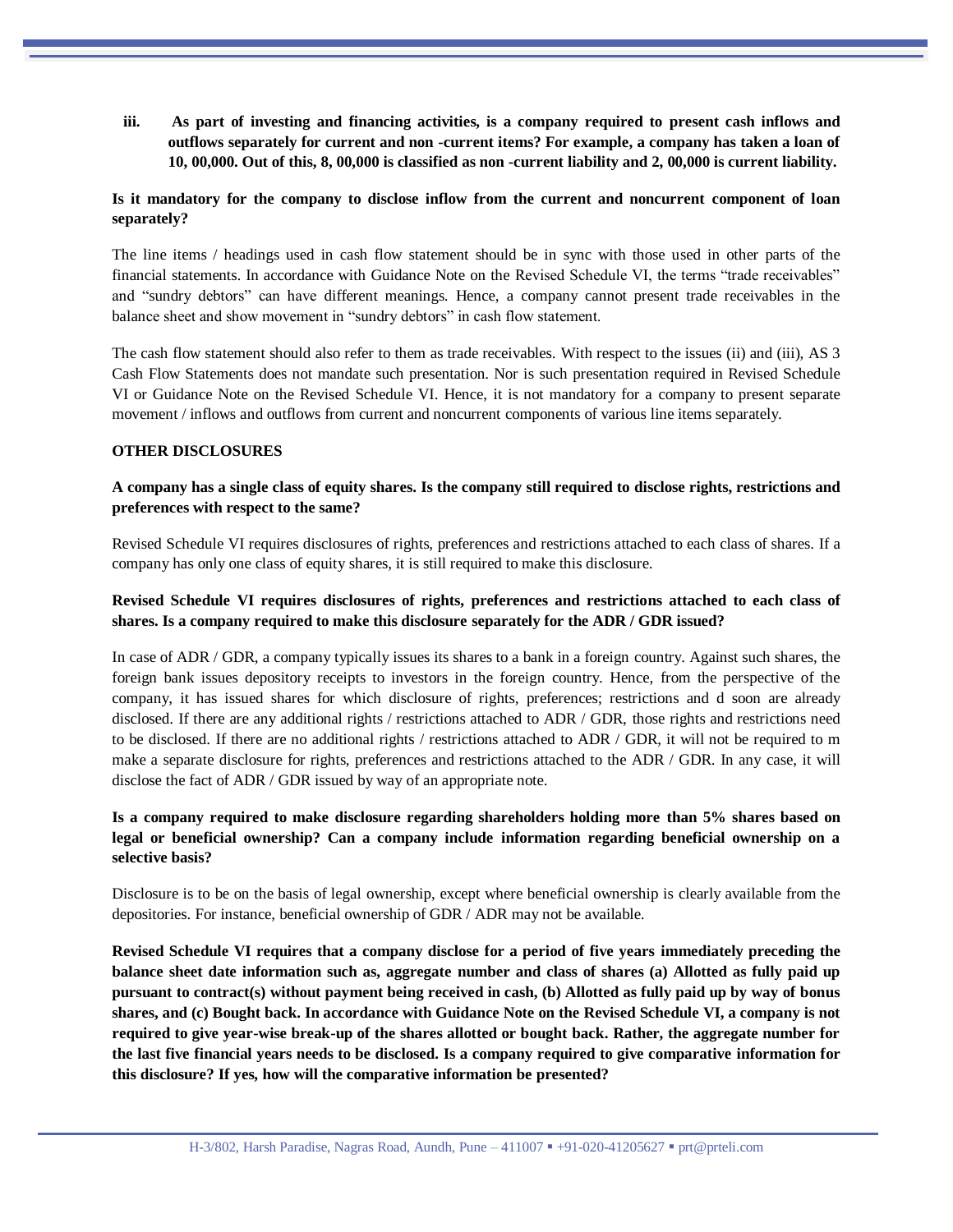Revised Schedule VI is clear that except for the first financial statements laid before a company (after its incorporation), it will disclose the corresponding (comparative) amounts for the immediately preceding reporting period for all items shown in the financial statements, including notes. The application of this principle requires the company to disclose corresponding figures for information related to shares allotted / bought back during the period of five years.

Typically, the comparative information disclosed in the current period financial statements is the figure disclosed in the previous period financial statements. Hence, the same information will be disclosed as the comparative number in the current period.

Thus, the current year figure will be for the current year and previous four years while the previous year figure will be for the previous five financial years.

### **Should calls unpaid be shown as a reduction in new Schedule VI?**

As per Revised Schedule VI of Para 6.A.b of General Instructions, details of shares subscribed and fully paid up and details of shares subscribed, but not fully paid up, should be shown separately. The shares subscribed but not fully paid up should indicate the amount not paid up. Further, as per General Instructions 6.A.k, calls unpaid (showing aggregate value of calls unpaid by directors and officials) should be given by way of note under share capital. In view of this, the gross amounts should be discussed in the capital portion first and then the calls unpaid should be reflected as a deduction.

**In accordance with the Revised Schedule VI read with Guidance Note on the Revised Schedule VI, a company needs to disclose repayment terms of loan liabilities. These terms, among other matters, include period of maturity with respect to the balance sheet date, number and amount of installments due, applicable interest rate and other significant relevant terms. Can a company make these disclosures under appropriate buckets / range? For example, can it state that all ECB loans carry interest rate in the range of LIBOR + 1% to LIBOR+3%"?** 

With regard to repayment terms, paragraph 8.3.1.17 of Guidance Note on the Revised Schedule VI states: "Disclosure of terms of repayment should be made preferably for each loan unless the repayment terms of individual loans within a category are similar, in which case, they may be aggregated."

From this, it is clear that aggregation is permissible for similar items (similar need not be exactly matching – it could be broadly within a range of closeness, which is reasonable for the given case and circumstance). Also, the intent is not to have all the interest terms explicitly stated because there could be operational sensitivities for companies to explicitly disclose such items. It is adequate in such cases to provide a range or an average as may be suitably appropriate in each case and circumstance.

# **Revised Schedule VI requires disclosure of the period and amount of continuing default / default as on the balance sheet date in the repayment of loans and interest. Will a company be required to make this disclosure if the default has been made good after the reporting date?**

Revised Schedule VI requires disclosure of default in the repayment of loan and interest existing on the balance sheet date. We believe that a company needs to make this disclosure even if the default has been made good after the reporting date.

However, it may choose to also disclose the fact that default has been made good after the reporting date.

### **Where investment in LLP should be disclosed?**